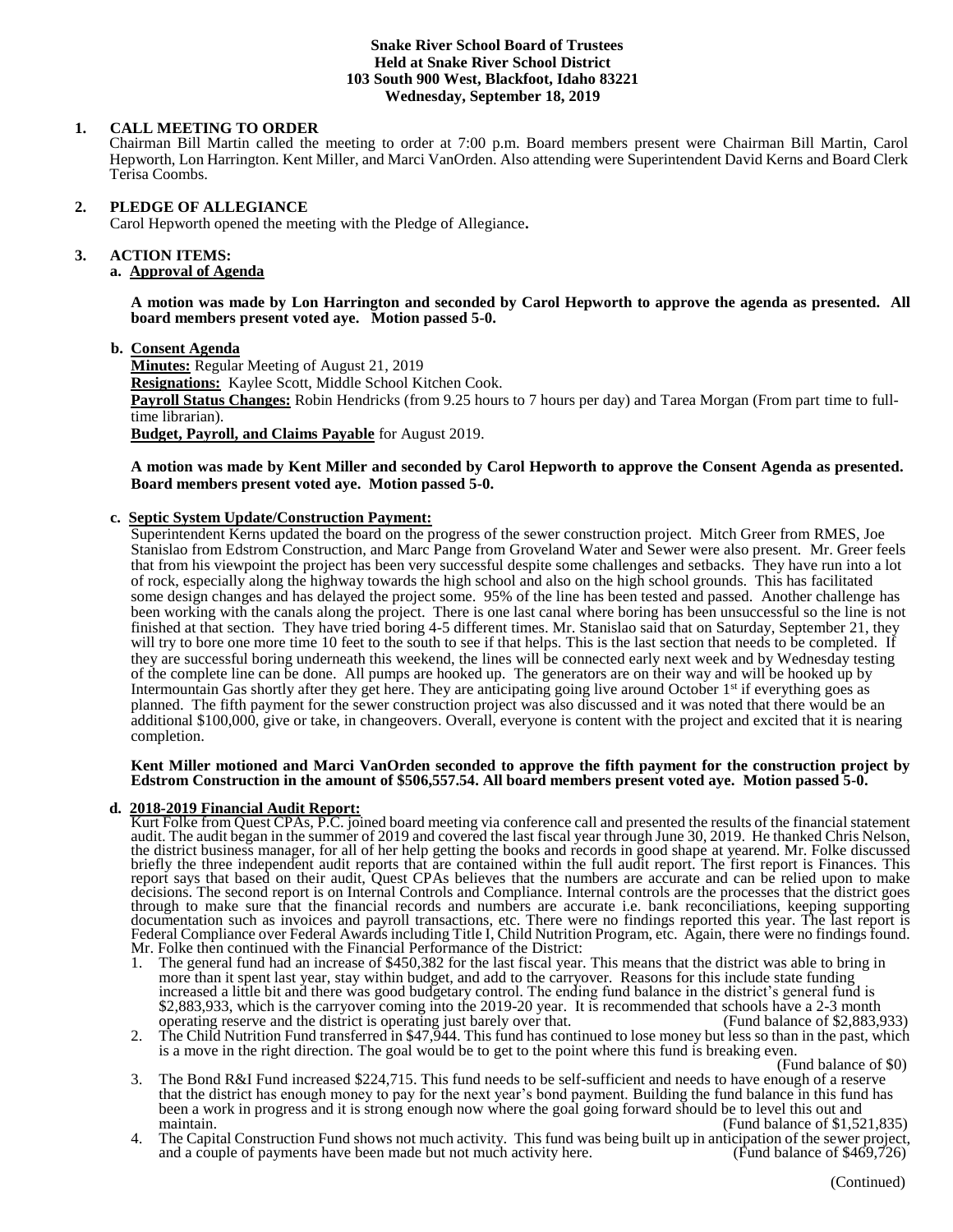### **d. 2018-2019 Financial Audit Report (Continued):**

- 5. Plant Facilities Fund had an increase of \$103,664. This fund started with \$7,915 and ended up with \$111,579. Some money was used for the sewer project. money was used for the sewer project.
- 6. Lottery Funds were used minimally. This fund is to be used for school building maintenance and related repairs. (Fund balance of \$559,885)
- 7. Other Governmental Funds include Technology funds, Title I and Special Education funds, etc., and is performing as it should. There were no issues or concerns
- 8. Net change in fund balance was \$891,133 and the Total Government Fund balance was **\$5,644,322.**

#### **Carol Hepworth moved and Lon Harrington seconded to approve the district's Financial Audit Report for the 2018-2019 school year as presented. All board members present voted aye. Motion passed 5-0.**

#### **e. Trip Requests:**

Ray Carter, High School Principal, presented the 2019-2020 overnight and out-of-state trips. All trips that are overnight, outside of Districts IV, V, & VI, out of state, or beyond 250 miles one-way must be approved by the School Board in the September Board meeting. IHSAA sponsored state tournaments and other season competitions are considered regular trips and students must qualify for most of them.

**A motion was made by Marci VanOrden and seconded by Lon Harrington to approve the High School's regular, outof-state, and overnight trips, and out-of-state trips beyond 250 miles for the 2019-2020 school year, as presented. All board members present voted aye. Motion passed 5-0.**

### **4. PATRON FORUM**

There were no comments.

### **5. INFORMATION ITEMS**

### **a. Special Education Annual Determination Results**

The district received a letter with results of the annual determination for special education from Sherri Ybarra, Superintendent of Public Instruction. Rose Larson was present and discussed the results. The Special Education Program has met all of the requirements. She mentioned that the requirements of the report have changed. In addition to record compliance, they have added student achievement and testing proficiency components as far as meeting state targets in mathematics and language arts. The program did well on all of the compliance pieces. The program fell down on 4th grade English/Language Arts not meeting  $25\%$  of students being proficient.  $8<sup>th</sup>$  grade mathematics scores did not make marks either. Mrs. Larson added that even though the district is meeting requirements, they are currently making adjustments to help students grow. Discussion was held.

### **b. Bus Routes:**

Superintendent Kerns, Sherrye Saxton and the board continued the conversation on bus routes. After a lengthy discussion, the board asked Mrs. Saxton to meet with her bus drivers in November and discuss what changes can be made to improve bus route times.

### **6. ACTION ITEMS**

#### **a. Supplemental Contract Approval:**

A list of extra-curricular and special assignment contracts is attached. These are contracts given to personnel who take on special assignments or do extra-curricular activities. Discussion held.

**A motion was made by Kent Miller and seconded by Carol Hepworth to approve the supplementary (extra-curricular or special assignment) contracts for the 2019-2020 school year as presented. All board members present voted aye. Motion passed 5-0.**

### **b. Continuous Improvement Plan:**

The Continuous Improvement Plan committee has met and Superintendent Kerns presented and summarized the final copy of the CIP to the board. After approval from the board, the CIP will be submitted to the State Board of Education. Superintendent Kerns discussed the goals of the district and also the College and Career Readiness program. The board thanked the committee and Superintendent Kerns.

**Carol Hepworth moved and Lon Harrington seconded to approve the Continuous Improvement Plan for the 2019- 2020 school year as presented. All board members present voted aye. Motion passed 5-0.**

## **7. INFORMATION ITEMS**

### **a. Upcoming Events:**

- **1. Region V Fall Meeting is September 19, 2019 at 5:30 p.m. at the Pocatello Perkins Restaurant**
- **2. Harvest Break: September 20st through October 6th, 2019 (Students return October 9th)**
- **3. Next Teacher In-service October 11, 2019.**
- **4. Next Board Meeting will be October 16, 2019 at the District Office at 7 p.m.**
- **5. ISBA Annual Convention is November 6-8, 2019.**